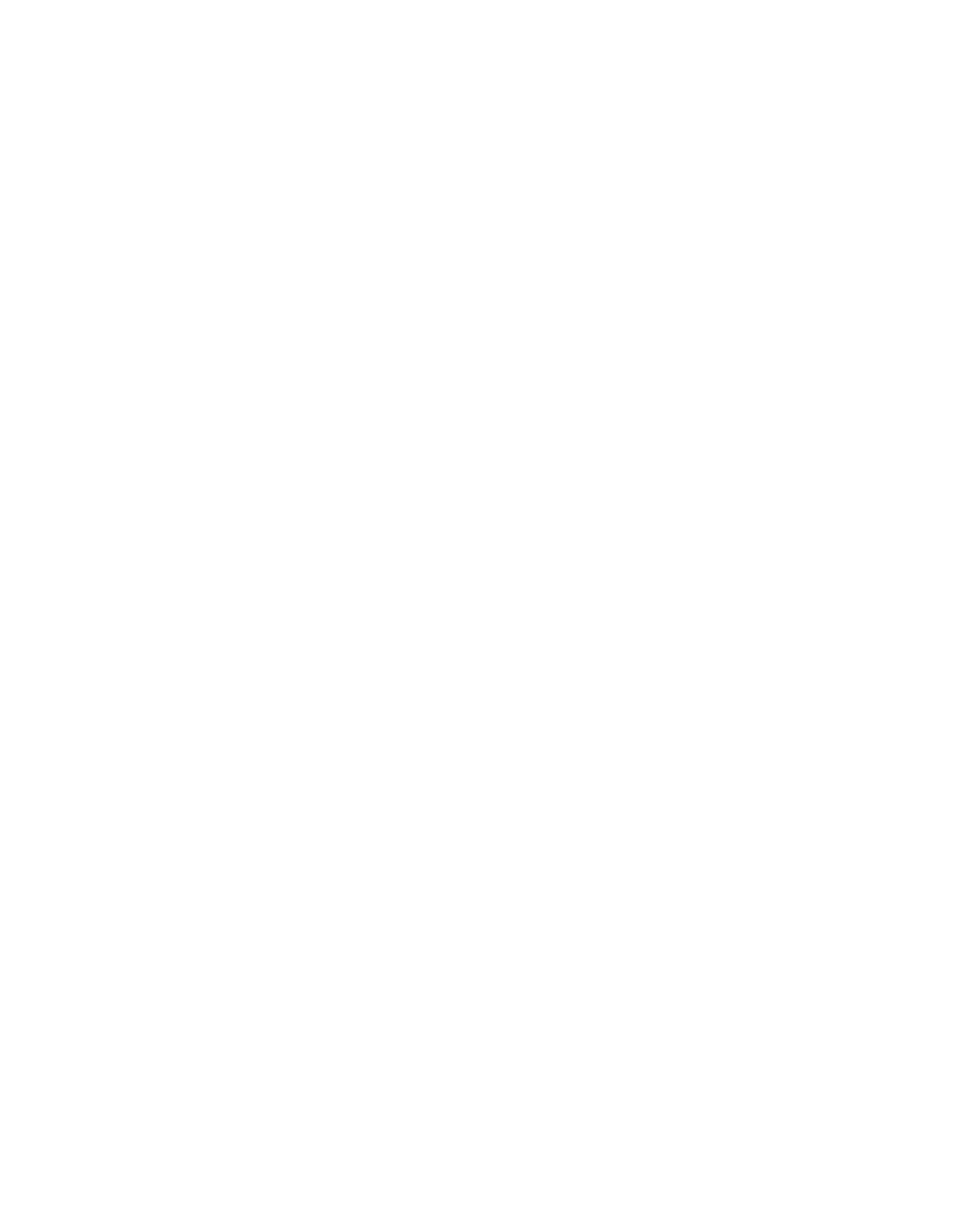

## **ALL boxes on this form must be filled in.**

Per Colorado state licensing requirements we will not be able register your child unless the form is completed **entirely. If a box is not applicable, you must write "none" in the box**

## **CHILD INFORMATION:**

| <b>Childs Full Name:</b><br>$\sim$ $\sim$ | Age: | $\sim$<br>-ender:  | of Birth:<br>Date<br>ija. |
|-------------------------------------------|------|--------------------|---------------------------|
|                                           |      | œ<br>M<br>. .<br>- |                           |

#### **PARENT 1/GUARDIAN INFORMATION:**

| Full<br>Name:         | <b>Street</b><br><b>Address:</b> |                                  |        |                       |
|-----------------------|----------------------------------|----------------------------------|--------|-----------------------|
| <b>City</b>           | <b>State</b>                     | Zip                              |        |                       |
| Home<br><b>Phone:</b> | Cell<br><b>Phone:</b>            |                                  | Email: |                       |
| <b>Employer Name:</b> |                                  | <b>Street</b><br><b>Address:</b> |        |                       |
| City                  | <b>State</b>                     | Zip                              |        | Work<br><b>Phone:</b> |

## **PARENT 2/GUARDIAN INFORMATION:**

| Full<br>Name:         |                           | <b>Street</b><br>Address: |       |                       |
|-----------------------|---------------------------|---------------------------|-------|-----------------------|
| <b>City</b>           | <b>State</b>              | Zip                       |       |                       |
| Home<br><b>Phone:</b> | Cell<br><b>Phone</b>      |                           | Email |                       |
| <b>Employer Name:</b> | <b>Street</b><br>Address: |                           |       |                       |
| City                  | <b>State</b>              | Zip                       |       | Work<br><b>Phone:</b> |

#### **AUTHORIZED TO PICK UP/EMERGENCY CONTACT INFORMATION:**

| Name: | Cell#:    | City they reside: |
|-------|-----------|-------------------|
|       | Home #:   |                   |
| Name: | Cell#:    | City they reside: |
|       | Home #:   |                   |
| Name: | $Cell$ #: | City they reside: |
|       | Home #:   |                   |

#### **HEALTH CONTACT INFORMATION/HEALTH CONCERNS, ETC:**

| Physician<br>Name                                     | Address          | Phone #                  |
|-------------------------------------------------------|------------------|--------------------------|
| Dentist<br>Name                                       | Address          | Phone $#$                |
| Hospital of Choice or Nearest Facility                | Address          | Medications being taken: |
| Medical Insurance Co.                                 | Group/Policy $#$ |                          |
| Health Concerns, Allergies, Behavioral Concerns, etc. |                  |                          |

### **STATEMENT OF HEALTH:**

To the best of my knowledge, my child **the interval is in good health condition and all childhood immunizations are current.**